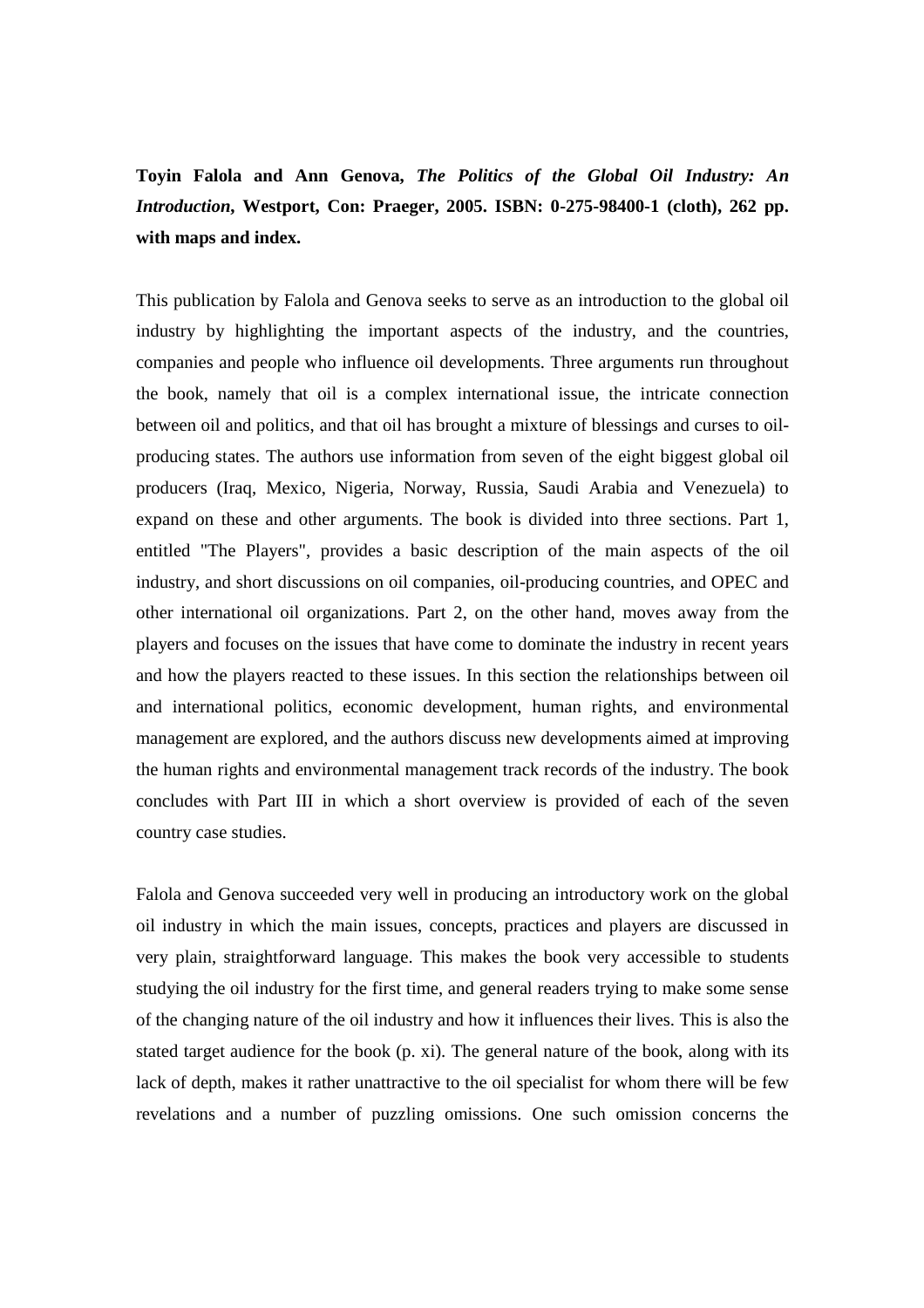discussion of the 1973 Oil Crisis and Arab Oil Embargo (pp. 71-79) in which the authors fail to focus on the historic breakdown of negotiations between OPEC and the major oil companies in October 1973, which in turn led to the unilateral increase in the posted price of oil to US \$5.12 per barrel. This price increase combined with the Arab Oil Embargo to form the 1973 Oil Crisis. The authors also failed to explore the security implications of this crisis, the impact it had on emerging environmental concerns, which were pushed to the back, and how the Oil Crisis directly resulted in the commencement of oil exploitation in the sensitive Alaskan environment despite strong opposition from environmental groups.

The book is strongest on its analyses of oil politics in the 1960s, 1970s and 1980s, and on recent developments in Iraq and the Russian Federation. It fails, however, the explore the radical changes in the global oil industry following the First Gulf War (1990-1991) which placed oil back onto security agendas, sparked new rounds of oil exploration globally, and led to Western diversification away from the Middle East. This process intensified after 11 September 2001, an event the authors do not even consider in their analysis. The demise of OPEC's control and the role of political instability in oil pricing, are relatively unexplored in the text, while the discussion on the drastic price increases since 2004 takes place in only two pages (pp. 175-176), that fails to adequate analyse the role of hedge funds, the financial markets, and political instability in pushing up the price of oil.

Due to the general nature of the book, a great deal of relevant information is either left out, or reduced to uncomplicated arguments. In the chapter on environmental concerns, for example, the authors rather optimistically discuss the governmental and corporate responses to environmental concerns and demands to reduce the detrimental environmental impacts associated with the oil industry (pp. 110-113, 115-117). This discussion never ventures into a critical discussion of corporate environmental management, it does not consider active attempts by the oil industry to highjack environmental initiatives since the 1990s, especially through the Global Climate Coalition, and the ultra slow greening of the industry that, in too many cases, still needs to make a real impact on the ground. Much more should also have been made of the